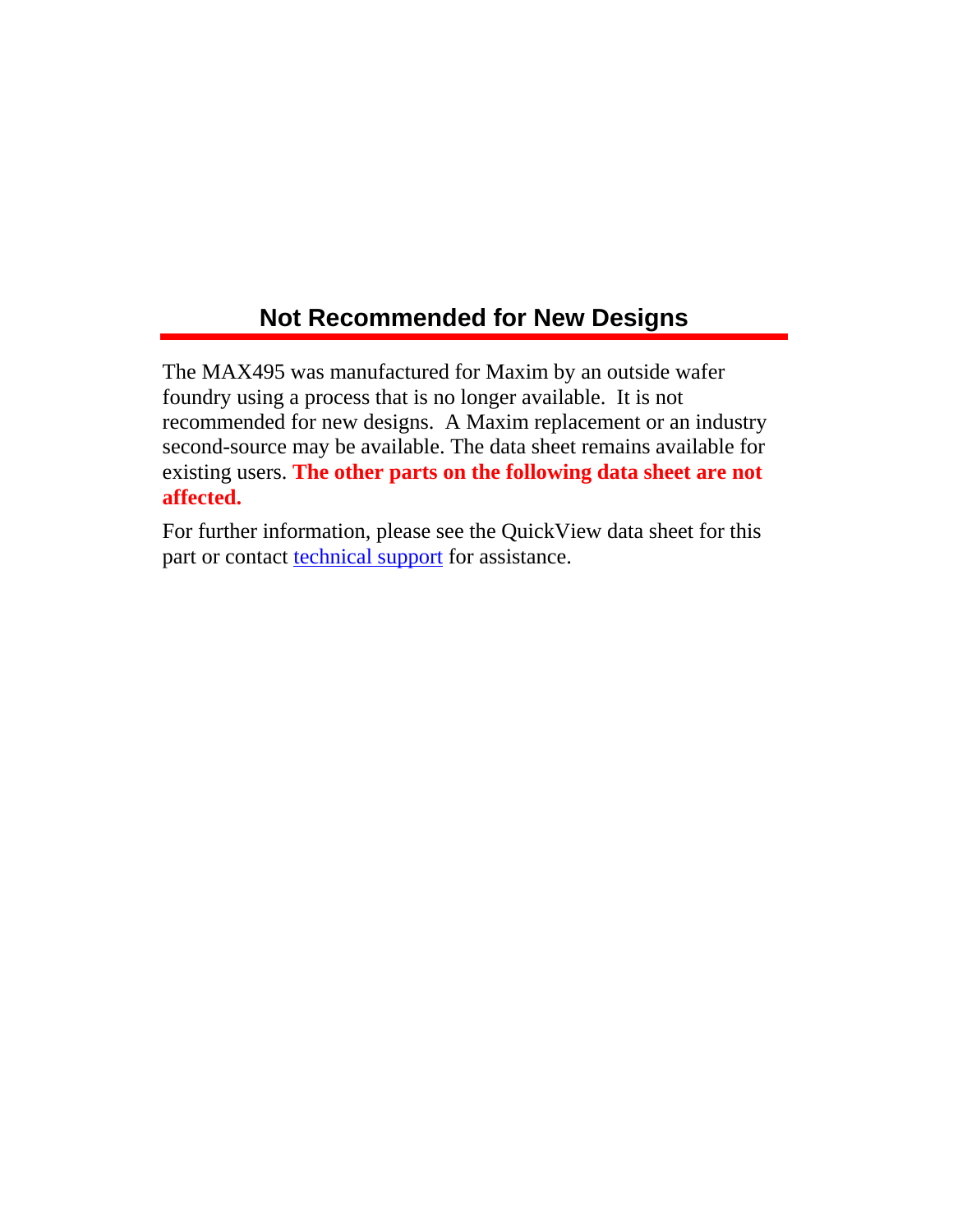# **MAXM Single/Dual/Quad, Micropower,**

# **Single-Supply Rail-to-Rail Op Amps**

## **\_\_\_\_\_\_\_\_\_\_\_\_\_\_\_General Description**

The dual MAX492, quad MAX494, and single MAX495 operational amplifiers combine excellent DC accuracy with rail-to-rail operation at the input and output. Since the common-mode voltage extends from V<sub>CC</sub> to VEE, the devices can operate from either a single supply (+2.7V to +6V) or split supplies ( $\pm$ 1.35V to  $\pm$ 3V). Each op amp requires less than 150µA supply current. Even with this low current, the op amps are capable of driving a 1kΩ load, and the input referred voltage noise is only 25nV/√Hz. In addition, these op amps can drive loads in excess of 1nF.

The precision performance of the MAX492/MAX494/ MAX495, combined with their wide input and output dynamic range, low-voltage single-supply operation, and very low supply current, makes them an ideal choice for battery-operated equipment and other low-voltage applications. The MAX492/MAX494/MAX495 are available in DIP and SO packages in the industry-standard op-amp pin configurations. The MAX495 is also available in the smallest 8-pin SO: the µMAX package.

## **\_\_\_\_\_\_\_\_\_\_\_\_\_\_\_\_\_\_\_\_\_\_\_\_Applications**

Portable Equipment Battery-Powered Instruments Data Acquisition Signal Conditioning Low-Voltage Applications

## **\_\_\_\_\_\_\_\_\_\_Typical Operating Circuit**



## **MAXM**

**\_\_\_\_\_\_\_\_\_\_\_\_\_\_\_\_\_\_\_\_\_\_\_\_\_\_\_\_Features**

- Low-Voltage Single-Supply Operation (+2.7V to +6V)
- ♦ **Rail-to-Rail Input Common-Mode Voltage Range**
- ♦ **Rail-to-Rail Output Swing**
- ♦ **500kHz Gain-Bandwidth Product**
- ♦ **Unity-Gain Stable**
- ♦ **150µA Max Quiescent Current per Op Amp**
- ♦ **No Phase Reversal for Overdriven Inputs**
- ♦ **200µV Offset Voltage**
- ♦ **High Voltage Gain (108dB)**
- ♦ **High CMRR (90dB) and PSRR (110dB)**
- ♦ **Drives 1k**Ω **Load**
- ♦ **Drives Large Capacitive Loads**
- ♦ **MAX495 Available in µMAX Package—8-Pin SO**

## **\_\_\_\_\_\_\_\_\_\_\_\_\_\_Ordering Information**

| <b>PART</b>      | <b>TEMP, RANGE</b>                  | <b>PIN-PACKAGE</b> |
|------------------|-------------------------------------|--------------------|
| MAX492CPA        | $0^{\circ}$ C to +70 $^{\circ}$ C   | 8 Plastic DIP      |
| MAX492CSA        | $0^{\circ}$ C to +70 $^{\circ}$ C   | 8.SO               |
| <b>MAX492C/D</b> | $0^{\circ}$ C to +70 $^{\circ}$ C   | $Dice*$            |
| MAX492FPA        | $-40^{\circ}$ C to $+85^{\circ}$ C  | 8 Plastic DIP      |
| MAX492FSA        | $-40^{\circ}$ C to $+85^{\circ}$ C  | 8.SO               |
| MAX492MJA        | $-55^{\circ}$ C to $+125^{\circ}$ C | 8 CERDIP           |
|                  |                                     |                    |

**Ordering Information continued at end of data sheet.**

\*Dice are specified at TA =  $+25^{\circ}$ C, DC parameters only.

## **\_\_\_\_\_\_\_\_\_\_\_\_\_\_\_\_\_Pin Configurations**



**\_\_\_\_\_\_\_\_\_\_\_\_\_\_\_\_\_\_\_\_\_\_\_\_\_\_\_\_\_\_\_\_\_\_\_\_\_\_\_\_\_\_\_\_\_\_\_\_\_\_\_\_\_\_\_\_\_\_\_\_\_\_\_\_ Maxim Integrated Products 1**

**For free samples & the latest literature: http://www.maxim-ic.com, or phone 1-800-998-8800**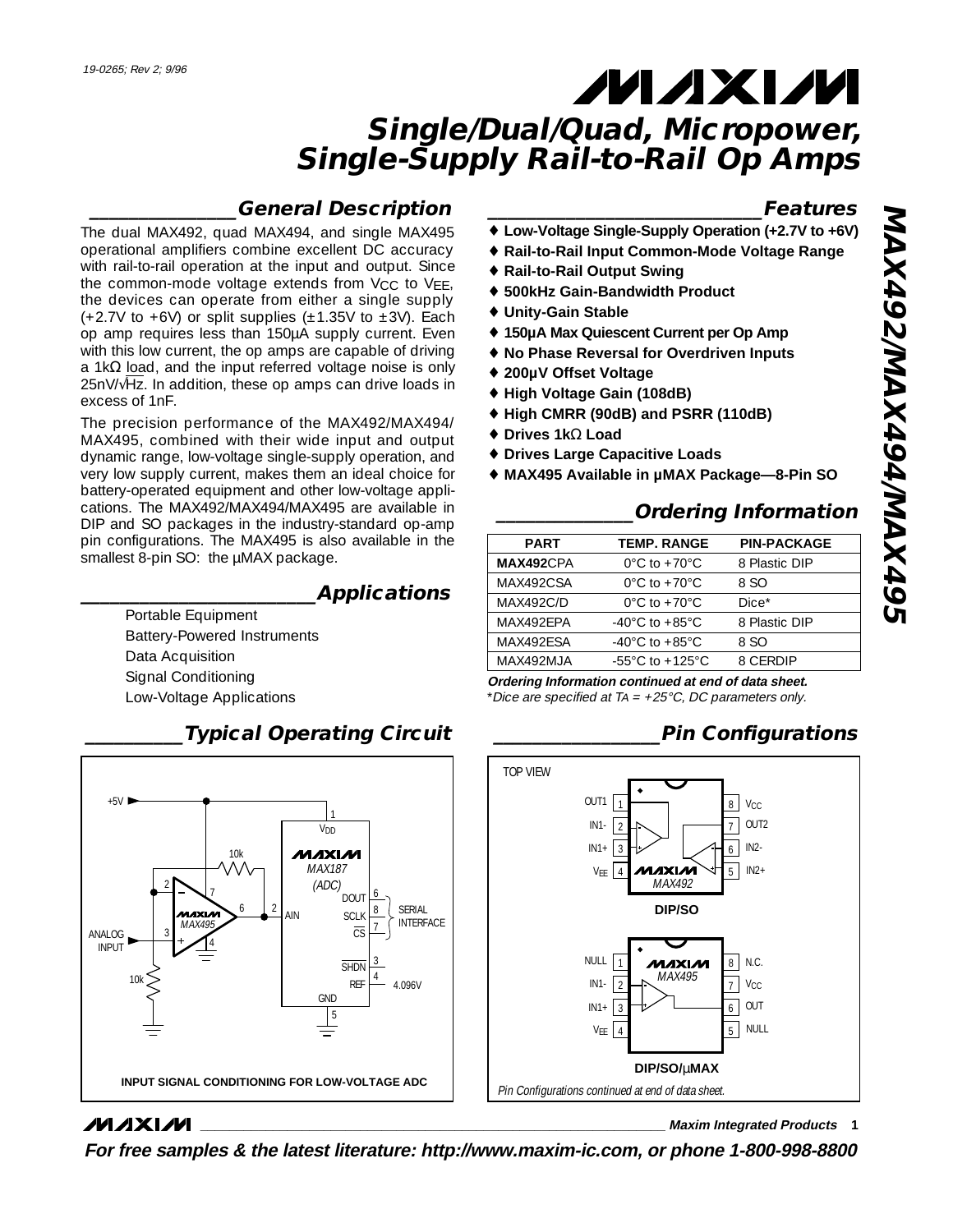## **ABSOLUTE MAXIMUM RATINGS**

|                                                                           | 14-Pin Plastic DIP (derate 10.00mW/°C above +70°C)800mW |
|---------------------------------------------------------------------------|---------------------------------------------------------|
| Common-Mode Input Voltage( $V_{CC}$ + 0.3V) to ( $V_{FF}$ - 0.3V)         | 14-Pin SO (derate 8.33mW/°C above +70°C)667mW           |
|                                                                           | 14-Pin CERDIP (derate 9.09mW/°C above +70°C)727mW       |
| Input Current (IN+, IN-, NULL1, NULL2)±10mA                               | Operating Temperature Ranges                            |
| Output Short-Circuit Duration Indefinite short circuit                    |                                                         |
| to either supply                                                          |                                                         |
|                                                                           |                                                         |
| Continuous Power Dissipation ( $T_A = +70^{\circ}$ C)                     | Junction Temperatures                                   |
| 8-Pin Plastic DIP (derate 9.09mW/°C above +70°C) 727mW                    |                                                         |
| 8-Pin SO (derate 5.88mW/°C above +70°C)471mW                              |                                                         |
| 8-Pin CERDIP (derate 8.00mW/°C above +70°C)640mW                          |                                                         |
| 8-Pin $\mu$ MAX (derate 4.1mW/ $^{\circ}$ C above +70 $^{\circ}$ C) 330mW | Lead Temperature (soldering, 10sec)  +300°C             |

Stresses beyond those listed under "Absolute Maximum Ratings" may cause permanent damage to the device. These are stress ratings only, and functional operation of the device at these or any other conditions beyond those indicated in the operational sections of the specifications is not implied. Exposure to absolute maximum rating conditions for extended periods may affect device reliability.

## **DC ELECTRICAL CHARACTERISTICS**

(V<sub>CC</sub> = 2.7V to 6V, V<sub>EE</sub> = GND, V<sub>CM</sub> = 0V, V<sub>OUT</sub> = V<sub>CC</sub> / 2, T<sub>A</sub> = +25°C, unless otherwise noted.)

| <b>PARAMETER</b>                   | <b>CONDITIONS</b>                                                                        |                 | <b>MIN</b>                                     | <b>TYP</b>                              | <b>MAX</b>                      | <b>UNITS</b> |
|------------------------------------|------------------------------------------------------------------------------------------|-----------------|------------------------------------------------|-----------------------------------------|---------------------------------|--------------|
| Input Offset Voltage               | $V_{CM} = V_{EE}$ to $V_{CC}$                                                            |                 |                                                | ±200                                    | ±500                            | μV           |
| Input Bias Current                 | $V_{CM}$ = $V_{FF}$ to $V_{CC}$                                                          |                 |                                                | ±25                                     | ±60                             | nA           |
| Input Offset Current               | $VCM = VFF$ to $VCC$                                                                     |                 |                                                | $\pm 0.5$                               | ±6                              | nA           |
| Differential Input Resistance      |                                                                                          |                 |                                                | 2                                       |                                 | $M\Omega$    |
| Common-Mode Input<br>Voltage Range |                                                                                          |                 | $VFF - 0.25$                                   |                                         | $V_{CC}$ + 0.25                 | $\vee$       |
| Common-Mode Rejection Ratio        | $(VEE - 0.25V) \le VCM \le (VCC + 0.25V)$                                                |                 | 74                                             | 90                                      |                                 | dB           |
| Power-Supply Rejection Ratio       | $V_{CC} = 2.7V$ to 6V                                                                    |                 | 88                                             | 110                                     |                                 | dB           |
|                                    | $V_{\rm CC} = 2.7V$ ,<br>$R_1 = 100k\Omega$                                              | Sourcing        | 90                                             | 104                                     |                                 |              |
|                                    | $V_{\text{OUT}} = 0.25V$ to 2.45V                                                        | Sinking         | 90                                             | 102                                     |                                 |              |
|                                    | $V_{\rm CC} = 2.7V$ , R <sub>1</sub> = 1k $\Omega$ ,<br>$V_{\text{OUT}} = 0.5V$ to 2.2V  | Sourcing        | 94                                             | 105                                     |                                 |              |
| Large-Signal Voltage Gain          |                                                                                          | Sinking         | 78                                             | 90                                      |                                 |              |
| (Note 1)                           | $V_{\text{CC}} = 5.0 V$ ,<br>$R_1 = 100k\Omega$<br>$V_{\text{OUT}} = 0.25V$ to 4.75V     | Sourcing        | 98                                             | 108                                     |                                 | dB           |
|                                    |                                                                                          | Sinking         | 92                                             | 100                                     |                                 |              |
|                                    | $V_{\rm CC} = 5.0 V$ , R <sub>1</sub> = 1k $\Omega$ ,<br>$V_{\text{OUT}} = 0.5V$ to 4.5V | Sourcing        | 98                                             | 110                                     |                                 |              |
|                                    |                                                                                          | Sinking         | 86                                             | 98                                      |                                 |              |
|                                    | $R_1 = 100k\Omega$                                                                       | <b>VOH</b>      | V <sub>CC</sub> - 0.075 V <sub>CC</sub> - 0.04 |                                         |                                 |              |
| Output Voltage Swing               |                                                                                          | VOL             |                                                |                                         | $VEE + 0.04$ $VEE + 0.075$      | V            |
| (Note 1)                           | $R_1 = 1k\Omega$                                                                         | <b>VOH</b>      |                                                | $V_{\rm CC}$ - 0.20 $V_{\rm CC}$ - 0.15 |                                 |              |
|                                    |                                                                                          | VOL             |                                                |                                         | $V_{EE}$ + 0.15 $V_{EE}$ + 0.20 |              |
| Output Short-Circuit Current       |                                                                                          |                 |                                                | 30                                      |                                 | mA           |
| Operating Supply Voltage Range     |                                                                                          |                 | 2.7                                            |                                         | 6.0                             | $\vee$       |
|                                    |                                                                                          | $V_{CC} = 2.7V$ |                                                | 135                                     | 150                             |              |
| Supply Current (per amplifier)     | $V_{CM} = V_{OUT} = V_{CC} / 2$                                                          | $V_{CC} = 5V$   |                                                | 150                                     | 170                             | μA           |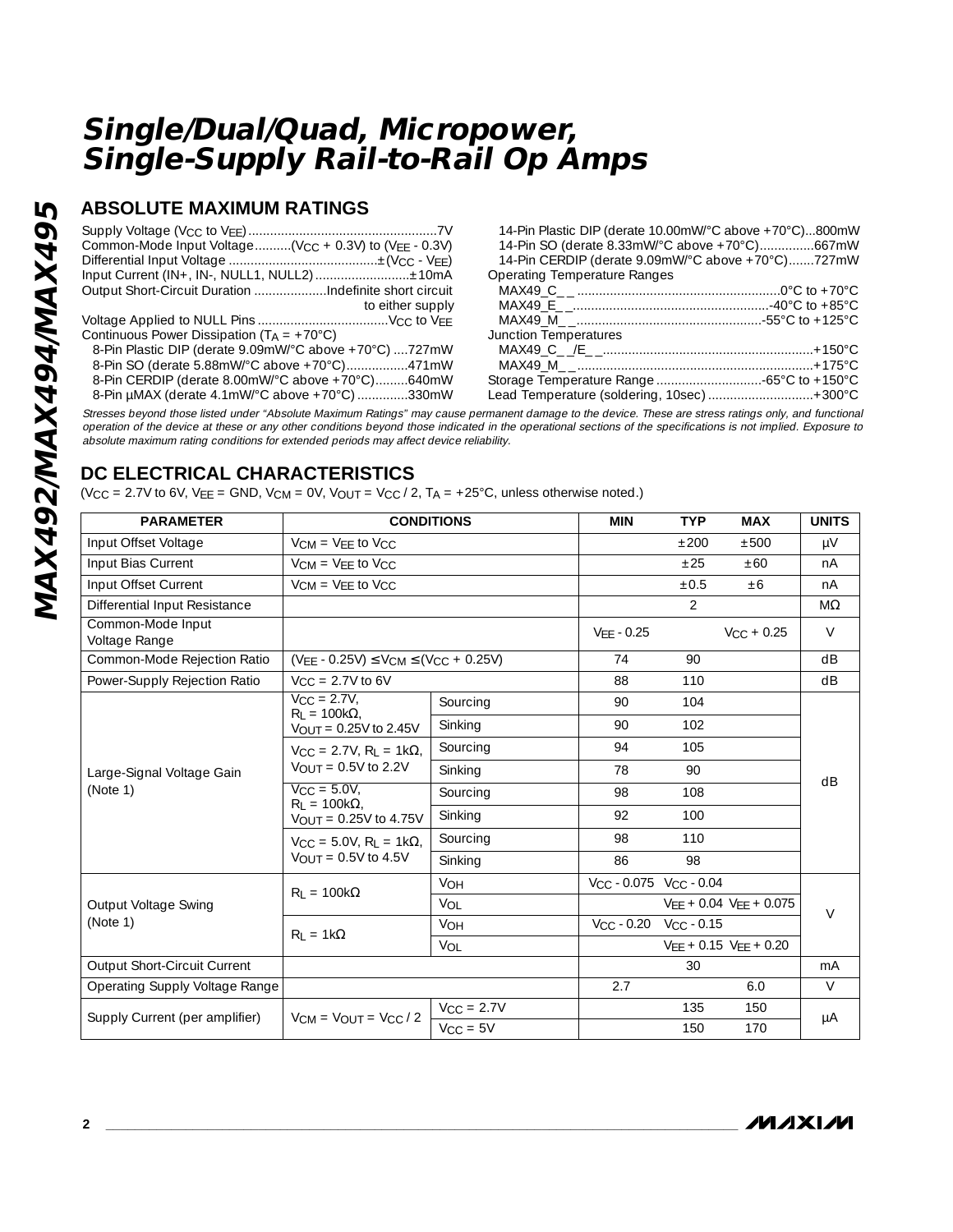### **AC ELECTRICAL CHARACTERISTICS**

( $V_{\text{CC}}$  = 2.7V to 6V,  $V_{\text{EE}}$  = GND, T<sub>A</sub> = +25°C, unless otherwise noted.)

| <b>PARAMETER</b>                 | <b>CONDITIONS</b>                                                                | <b>MIN</b><br><b>TYP</b><br><b>MAX</b> | <b>UNITS</b>   |
|----------------------------------|----------------------------------------------------------------------------------|----------------------------------------|----------------|
| Gain-Bandwidth Product           | $R_1 = 100k\Omega$ , $C_1 = 100pF$                                               | 500                                    | <b>kHz</b>     |
| Phase Margin                     | $R_1 = 100k\Omega$ , $C_1 = 100pF$                                               | 60                                     | degrees        |
| Gain Margin                      | $R_1 = 100k\Omega$ , $C_1 = 100pF$                                               | 10                                     | dB             |
| <b>Total Harmonic Distortion</b> | $R_L = 10k\Omega$ , $C_L = 15pF$ , $V_{OUT} = 2V_{p-p}$ , $Av = +1$ , $f = 1kHz$ | 0.003                                  | %              |
| Slew Rate                        | $R_L = 100k\Omega$ , $C_L = 15pF$                                                | 0.20                                   | $V/\mu s$      |
| Time                             | To 0.1%, 2V step                                                                 | 12                                     | μs             |
| Turn-On Time                     | $V_{CC} = 0V$ to 3V step, $V_{IN} = V_{CC}/2$ , $Av = +1$                        | 5                                      | μs             |
| Input Noise-Voltage Density      | $f = 1kHz$                                                                       | 25                                     | $nV/\sqrt{Hz}$ |
| Input Noise-Current Density      | $f = 1kHz$                                                                       | 0.1                                    | $pA/\sqrt{Hz}$ |
| Amp-Amp Isolation                | $f = 1kHz$                                                                       | 125                                    | dB             |

## **DC ELECTRICAL CHARACTERISTICS**

| $R_1 = 100k\Omega$ , C <sub>1</sub> = 100pF        |                                                                                                                                                                                        | 60                                                                                                                                                                                                                 |                                                                                                                                                                                    | degrees          |                                                         |  |
|----------------------------------------------------|----------------------------------------------------------------------------------------------------------------------------------------------------------------------------------------|--------------------------------------------------------------------------------------------------------------------------------------------------------------------------------------------------------------------|------------------------------------------------------------------------------------------------------------------------------------------------------------------------------------|------------------|---------------------------------------------------------|--|
| $R_L = 100k\Omega$ , $C_L = 100pF$                 |                                                                                                                                                                                        | 10                                                                                                                                                                                                                 |                                                                                                                                                                                    | dB               |                                                         |  |
|                                                    |                                                                                                                                                                                        | 0.003                                                                                                                                                                                                              |                                                                                                                                                                                    | %                |                                                         |  |
| $R_1 = 100k\Omega$ , C <sub>1</sub> = 15pF         |                                                                                                                                                                                        | 0.20                                                                                                                                                                                                               |                                                                                                                                                                                    | $V/\mu s$        |                                                         |  |
| To 0.1%, 2V step                                   |                                                                                                                                                                                        |                                                                                                                                                                                                                    | 12                                                                                                                                                                                 |                  | μs                                                      |  |
|                                                    |                                                                                                                                                                                        |                                                                                                                                                                                                                    | 5                                                                                                                                                                                  |                  | μs                                                      |  |
| $f = 1kHz$                                         |                                                                                                                                                                                        |                                                                                                                                                                                                                    | 25                                                                                                                                                                                 |                  | $nV/\sqrt{Hz}$                                          |  |
| $f = 1kHz$                                         |                                                                                                                                                                                        |                                                                                                                                                                                                                    | 0.1                                                                                                                                                                                |                  | $pA/\sqrt{Hz}$                                          |  |
| $f = 1kHz$                                         |                                                                                                                                                                                        |                                                                                                                                                                                                                    | 125                                                                                                                                                                                |                  | dB                                                      |  |
| DC ELECTRICAL CHARACTERISTICS                      |                                                                                                                                                                                        | <b>MIN</b>                                                                                                                                                                                                         | <b>TYP</b>                                                                                                                                                                         | MAX              | <b>UNITS</b>                                            |  |
| $V_{CM}$ = $V_{EE}$ to $V_{CC}$                    |                                                                                                                                                                                        |                                                                                                                                                                                                                    |                                                                                                                                                                                    | $\pm 650$        | μV                                                      |  |
|                                                    |                                                                                                                                                                                        | ±2                                                                                                                                                                                                                 |                                                                                                                                                                                    | µV/°C            |                                                         |  |
| $VCM = VFF$ to $VCC$                               |                                                                                                                                                                                        |                                                                                                                                                                                                                    | ±75                                                                                                                                                                                | nA               |                                                         |  |
|                                                    |                                                                                                                                                                                        |                                                                                                                                                                                                                    | ±6                                                                                                                                                                                 | nA               |                                                         |  |
|                                                    |                                                                                                                                                                                        | $VEE - 0.20$                                                                                                                                                                                                       |                                                                                                                                                                                    |                  | V                                                       |  |
| $(V_{EE} - 0.20) \leq V_{CM} \leq (V_{CC} + 0.20)$ |                                                                                                                                                                                        | 72                                                                                                                                                                                                                 |                                                                                                                                                                                    |                  | dB                                                      |  |
| $V_{CC} = 2.7V$ to 6V                              |                                                                                                                                                                                        | 86                                                                                                                                                                                                                 |                                                                                                                                                                                    |                  | dB                                                      |  |
| $V_{CC} = 2.7V$ , R <sub>L</sub> = 100k $\Omega$ , | Sourcing                                                                                                                                                                               | 88                                                                                                                                                                                                                 |                                                                                                                                                                                    |                  |                                                         |  |
| $V_{\text{OUT}} = 0.25V$ to 2.45V                  | Sinking                                                                                                                                                                                | 84                                                                                                                                                                                                                 |                                                                                                                                                                                    |                  |                                                         |  |
| $V_{\text{CC}} = 2.7V, R_1 = 1k\Omega$             | Sourcing                                                                                                                                                                               | 92                                                                                                                                                                                                                 |                                                                                                                                                                                    |                  |                                                         |  |
|                                                    | Sinking                                                                                                                                                                                | 76                                                                                                                                                                                                                 |                                                                                                                                                                                    |                  | dB                                                      |  |
| $V_{CC} = 5.0V$ , $R_L = 100k\Omega$ ,             | Sourcing                                                                                                                                                                               | 92                                                                                                                                                                                                                 |                                                                                                                                                                                    |                  |                                                         |  |
|                                                    | Sinking                                                                                                                                                                                | 88                                                                                                                                                                                                                 |                                                                                                                                                                                    |                  |                                                         |  |
| $V_{CC} = 5.0V$ , $R_L = 1k\Omega$ ,               | Sourcing                                                                                                                                                                               | 96                                                                                                                                                                                                                 |                                                                                                                                                                                    |                  |                                                         |  |
| $V_{OUT} = 0.5V$ to 4.5V                           | Sinking                                                                                                                                                                                | 82                                                                                                                                                                                                                 |                                                                                                                                                                                    |                  |                                                         |  |
|                                                    | VOH                                                                                                                                                                                    |                                                                                                                                                                                                                    |                                                                                                                                                                                    |                  |                                                         |  |
|                                                    | VOL                                                                                                                                                                                    |                                                                                                                                                                                                                    |                                                                                                                                                                                    |                  | $\vee$                                                  |  |
|                                                    | VOH                                                                                                                                                                                    | $V_{CC}$ - 0.20                                                                                                                                                                                                    |                                                                                                                                                                                    |                  |                                                         |  |
|                                                    | VOL                                                                                                                                                                                    |                                                                                                                                                                                                                    |                                                                                                                                                                                    |                  |                                                         |  |
|                                                    |                                                                                                                                                                                        |                                                                                                                                                                                                                    |                                                                                                                                                                                    | 6.0              | $\vee$                                                  |  |
|                                                    | $V_{CC} = 2.7V$                                                                                                                                                                        |                                                                                                                                                                                                                    |                                                                                                                                                                                    | 175              | μA                                                      |  |
|                                                    |                                                                                                                                                                                        |                                                                                                                                                                                                                    |                                                                                                                                                                                    |                  |                                                         |  |
|                                                    | $V_{CM} = V_{EE}$ to $V_{CC}$<br>$V_{\text{OUT}} = 0.5V$ to 2.2V<br>$V_{\text{OUT}} = 0.25V$ to 4.75V<br>$R_1 = 100k\Omega$<br>$R_1 = 1k\Omega$<br>$V_{CM}$ = $V_{OUT}$ = $V_{CC}$ / 2 | $R_L = 10k\Omega$ , C <sub>L</sub> = 15pF, V <sub>OUT</sub> = 2V <sub>p-p</sub> , A <sub>V</sub> = +1, f = 1kHz<br>$V_{CC} = 0V$ to 3V step, $V_{IN} = V_{CC}/2$ , $Av = +1$<br><b>CONDITIONS</b><br>$V_{CC} = 5V$ | (V <sub>CC</sub> = 2.7V to 6V, V <sub>EE</sub> = GND, V <sub>CM</sub> = 0V, V <sub>OUT</sub> = V <sub>CC</sub> / 2, T <sub>A</sub> = 0°C to +70°C, unless otherwise noted.)<br>2.7 | $V_{CC} - 0.075$ | $V_{CC}$ + 0.20<br>$VEE + 0.075$<br>$VEE + 0.20$<br>190 |  |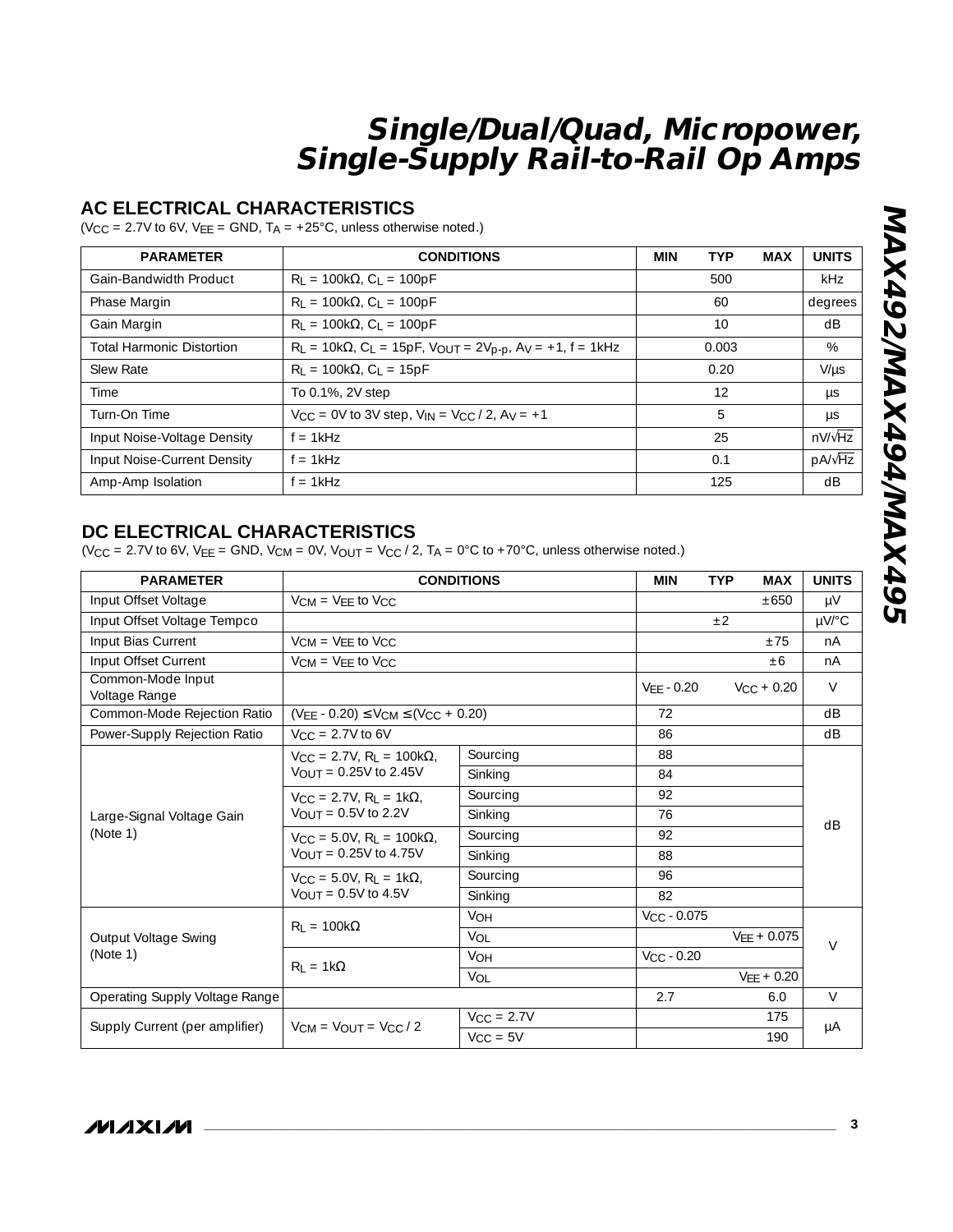## **DC ELECTRICAL CHARACTERISTICS**

(V<sub>CC</sub> = 2.7V to 6V, V<sub>EE</sub> = GND, V<sub>CM</sub> = 0V, V<sub>OUT</sub> = V<sub>CC</sub> / 2, T<sub>A</sub> = -40°C to +85°C, unless otherwise noted.)

| <b>PARAMETER</b>                   | <b>CONDITIONS</b>                                                                              | <b>MIN</b>      | <b>TYP</b>           | <b>MAX</b>      | <b>UNITS</b>  |            |  |
|------------------------------------|------------------------------------------------------------------------------------------------|-----------------|----------------------|-----------------|---------------|------------|--|
| Input Offset Voltage               | $V_{CM}$ = $V_{FF}$ to $V_{CC}$                                                                |                 |                      | ±950            | μV            |            |  |
| Input Offset Voltage Tempco        |                                                                                                |                 |                      | ±2              |               | $\mu$ V/°C |  |
| Input Bias Current                 | $VCM = VFF$ to $VCC$                                                                           |                 |                      |                 | ±100          | nA         |  |
| Input Offset Current               | $V_{CM}$ = $V_{FF}$ to $V_{CC}$                                                                |                 |                      |                 | $\pm 8$       | nA         |  |
| Common-Mode Input<br>Voltage Range |                                                                                                | $VFF - 0.15$    |                      | $V_{CC}$ + 0.15 | $\vee$        |            |  |
| Common-Mode Rejection Ratio        | $(VEE - 0.15) \leq VCM \leq (VCC + 0.15)$                                                      |                 | 68                   |                 |               | dB         |  |
| Power-Supply Rejection Ratio       | $V_{\text{CC}} = 2.7V$ to 6V, $V_{\text{CM}} = 0V$                                             |                 | 84                   |                 |               | dB         |  |
|                                    | $V_{\text{CC}} = 2.7V$ , R <sub>1</sub> = 100k $\Omega$ ,<br>$V_{\text{OUT}} = 0.25V$ to 2.45V | Sourcing        | 86                   |                 |               |            |  |
|                                    |                                                                                                | Sinking         | 84                   |                 |               |            |  |
|                                    | $V_{CC} = 2.7V$ , $R_L = 1k\Omega$ ,<br>VOUT = $0.5V$ to 2.2V                                  | Sourcing        | 92                   |                 |               |            |  |
| Large-Signal Voltage Gain          |                                                                                                | Sinking         | 76                   |                 |               | dB         |  |
| (Note 1)                           | $V_{\text{CC}} = 5.0V$ , R <sub>1</sub> = 100k $\Omega$ ,<br>$V_{\text{OUT}} = 0.25V$ to 4.75V | Sourcing        | 92                   |                 |               |            |  |
|                                    |                                                                                                | Sinking         | 86                   |                 |               |            |  |
|                                    | $V_{\text{CC}} = 5.0V$ , R <sub>1</sub> = 1k $\Omega$ ,<br>$V_{\text{OUT}} = 0.5V$ to 4.5V     | Sourcing        | 96                   |                 |               |            |  |
|                                    |                                                                                                | Sinking         | 80                   |                 |               |            |  |
|                                    | $R_1 = 100k\Omega$                                                                             | <b>VOH</b>      | $V_{\rm CC}$ - 0.075 |                 |               |            |  |
| Output Voltage Swing<br>(Note 1)   |                                                                                                | VOL             |                      |                 | $VEE + 0.075$ | $\vee$     |  |
|                                    | $R_1 = 1k\Omega$                                                                               | <b>VOH</b>      | $V_{CC} - 0.20$      |                 |               |            |  |
|                                    |                                                                                                | VOL             |                      |                 | $VFF + 0.20$  |            |  |
| Operating Supply-Voltage Range     |                                                                                                |                 | 2.7                  |                 | 6.0           | $\vee$     |  |
|                                    | $VCM = VOUT = VCC/2$                                                                           | $V_{CC} = 2.7V$ |                      |                 | 185           |            |  |
| Supply Current (per amplifier)     |                                                                                                | $V_{CC} = 5V$   |                      |                 | 200           | μA         |  |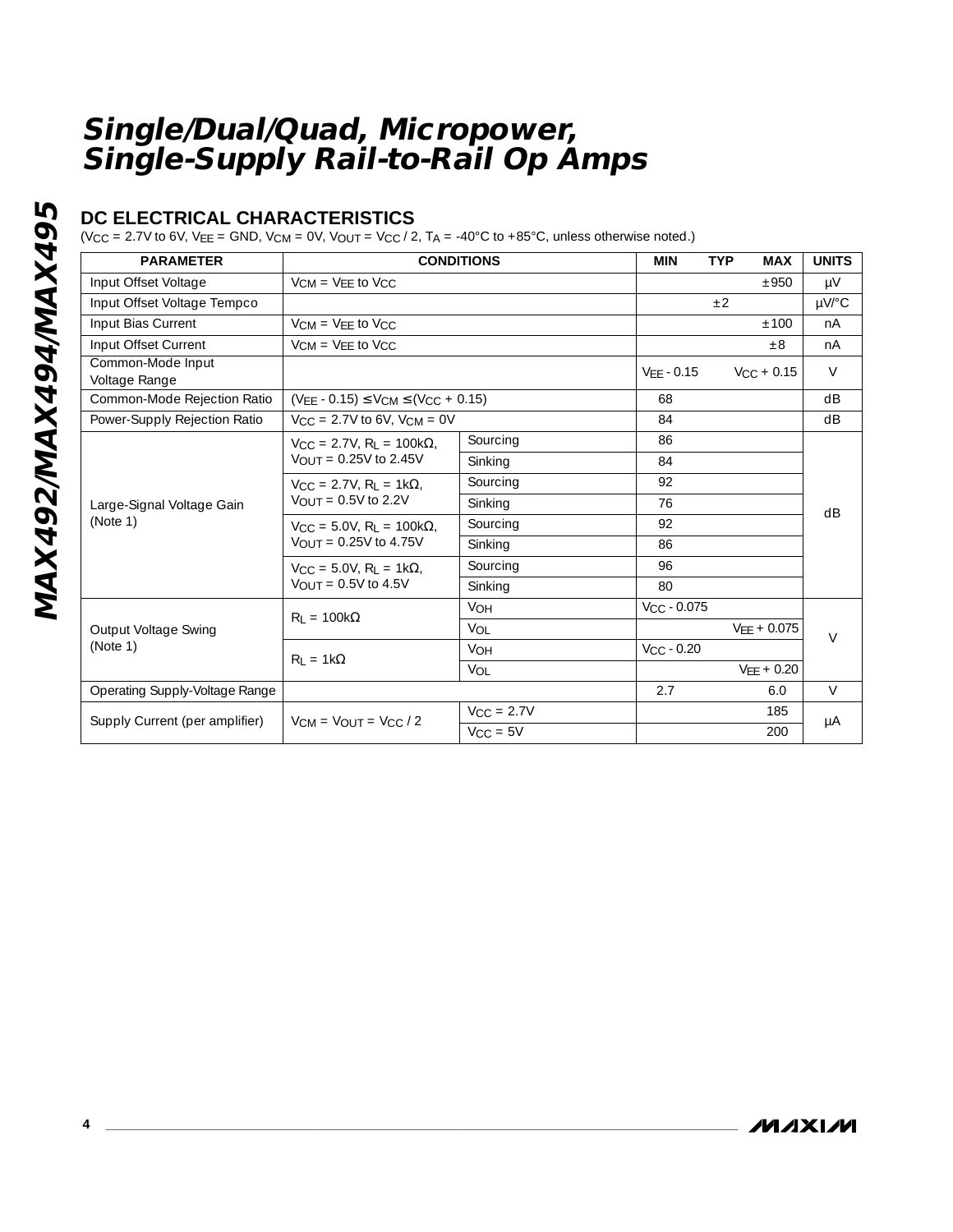## **DC ELECTRICAL CHARACTERISTICS**

(V<sub>CC</sub> = 2.7V to 6V, V<sub>EE</sub> = GND, V<sub>CM</sub> = 0V, V<sub>OUT</sub> = V<sub>CC</sub> / 2, T<sub>A</sub> = -55°C to +125°C, unless otherwise noted.)

| <b>PARAMETER</b>                 | <b>CONDITIONS</b>                                                                              | <b>MIN</b>            | <b>TYP</b><br><b>MAX</b> | <b>UNITS</b>    |        |  |
|----------------------------------|------------------------------------------------------------------------------------------------|-----------------------|--------------------------|-----------------|--------|--|
| Input Offset Voltage             | $VCM = VFF$ to $VCC$                                                                           |                       | ±1.2                     | mV              |        |  |
| Input Offset Voltage Tempco      |                                                                                                |                       |                          | $+2$            | µV/°C  |  |
| Input Bias Current               | $V_{CM}$ = $V_{FF}$ to $V_{CC}$                                                                |                       |                          | ±200            | nA     |  |
| Input Offset Current             | $V_{CM}$ = $V_{FF}$ to $V_{CC}$                                                                |                       |                          | ±10             | nA     |  |
| Common-Mode Input Voltage Range  |                                                                                                |                       | $VEE - 0.05$             | $V_{CC}$ + 0.05 | $\vee$ |  |
| Common-Mode Rejection Ratio      | $(VFF - 0.05V) \le VCM \le (VCC + 0.05V)$                                                      |                       | 66                       |                 | dB     |  |
| Power-Supply Rejection Ratio     | $V_{\text{CC}} = 2.7V$ to 6V                                                                   |                       | 80                       |                 | dB     |  |
|                                  | $V_{CC} = 2.7V$ , R <sub>L</sub> = 100k $\Omega$ ,                                             | Sourcing              | 82                       |                 | dB     |  |
|                                  | $V_{\text{OUT}} = 0.25V$ to 2.45V                                                              | Sinking               | 80                       |                 |        |  |
|                                  | $V_{\rm CC} = 2.7V$ , R <sub>1</sub> = 1k $\Omega$ ,<br>$V_{\text{OUT}} = 0.5V$ to 2.2V        | Sourcing              | 90                       |                 |        |  |
| Large-Signal Voltage Gain        |                                                                                                | Sinking               | 72                       |                 |        |  |
| (Note 1)                         | $V_{\text{CC}} = 5.0V$ , R <sub>1</sub> = 100k $\Omega$ ,<br>$V_{\text{OUT}} = 0.25V$ to 4.75V | Sourcing              | 86                       |                 |        |  |
|                                  |                                                                                                | Sinking               | 82                       |                 |        |  |
|                                  | $V_{CC} = 5.0V$ , $R_L = 1k\Omega$ ,                                                           | Sourcing              | 94                       |                 |        |  |
|                                  | VOUT = $0.5V$ to 4.5V                                                                          | Sinking               | 76                       |                 |        |  |
|                                  | $R_1 = 100k\Omega$                                                                             | <b>VOH</b>            | $V_{CC} - 0.075$         |                 |        |  |
| Output Voltage Swing<br>(Note 1) |                                                                                                | VOL                   |                          | $VEE + 0.075$   | $\vee$ |  |
|                                  |                                                                                                | <b>V<sub>OH</sub></b> | $V_{\rm CC}$ - 0.250     |                 |        |  |
|                                  | $R_1 = 1k\Omega$                                                                               | VOL                   |                          | $VEE + 0.250$   |        |  |
| Operating Supply-Voltage Range   |                                                                                                |                       | 2.7                      | 6.0             | $\vee$ |  |
|                                  |                                                                                                | $V_{\rm CC}$ = 2.7V   |                          | 200             |        |  |
| Supply Current (per amplifier)   | $V_{CM}$ = $V_{OUIT}$ = $V_{CC}$ / 2                                                           | $V_{CC} = 5V$         |                          | 225             | μA     |  |

Note 1: RL to V<sub>EE</sub> for sourcing and V<sub>OH</sub> tests; RL to V<sub>CC</sub> for sinking and V<sub>OL</sub> tests.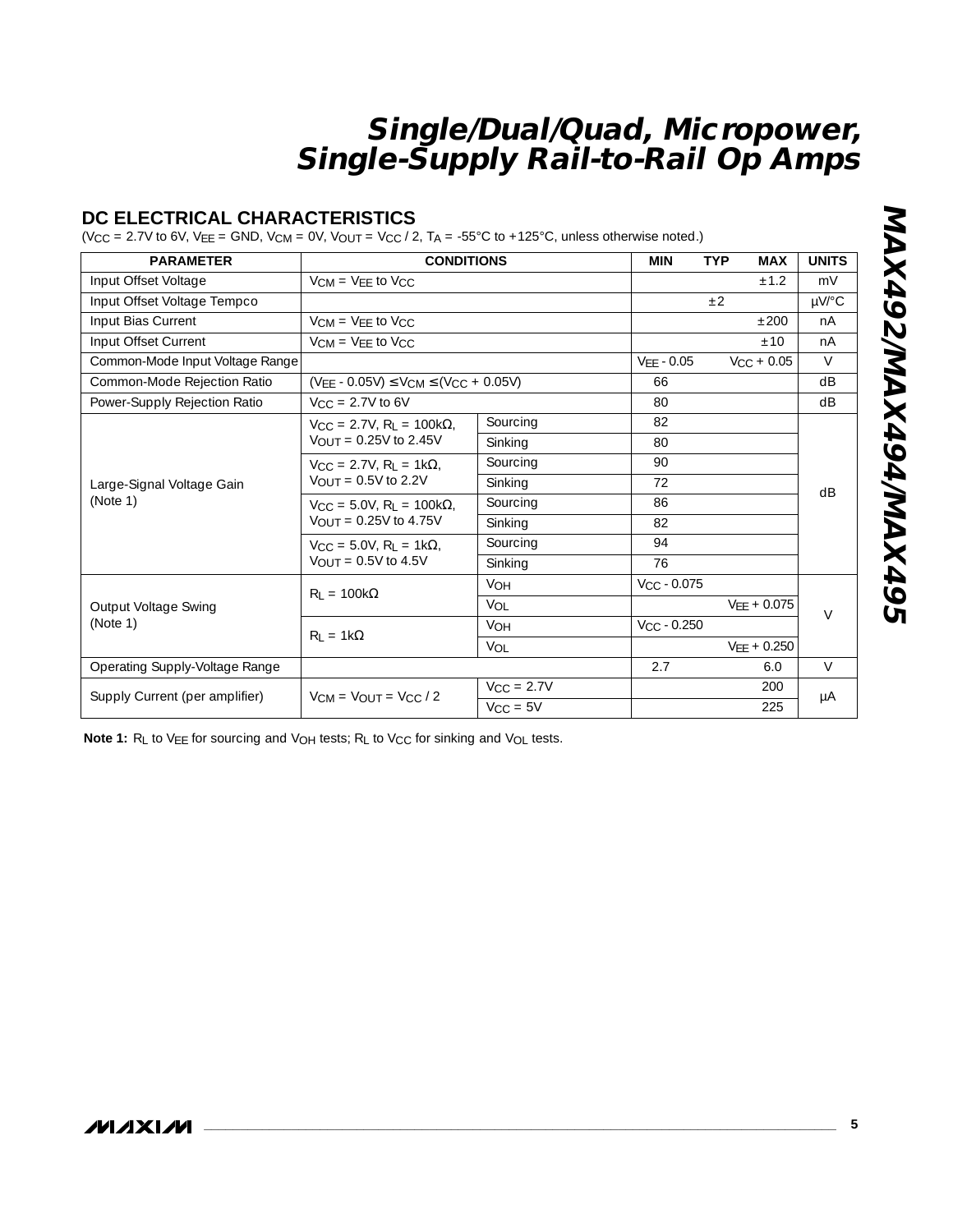$(T_A = +25^{\circ}C, V_{CC} = 5V, V_{EE} = 0V,$  unless otherwise noted.)





**OFFSET VOLTAGE** 

**POWER-SUPPLY REJECTION RATIO vs. FREQUENCY**

**\_\_\_\_\_\_\_\_\_\_\_\_\_\_\_\_\_\_\_\_\_\_\_\_\_\_\_\_\_\_\_\_\_\_\_\_\_\_\_\_\_\_Typical Operating Characteristics**



**CHANNEL SEPARATION vs. FREQUENCY**



**vs. TEMPERATURE** 160 160<br>140<br>120<br>100<br>80<br>60<br>40<br>20<br>0 MAX492-05  $V_{CM} = 0V$ 140 120 OFFSET VOLTAGE (µV) OFFSET VOLTAGE (µV) 100 80 60 40 20  $\Omega$ -60 -40 -20 0 20 40 60 80 100 120 140 TEMPERATURE ( °C)

**COMMON-MODE REJECTION RATIO** 



**SUPPLY CURRENT PER AMPLIFIER vs. TEMPERATURE**







**INPUT BIAS CURRENT vs. TEMPERATURE**



ハハメレハ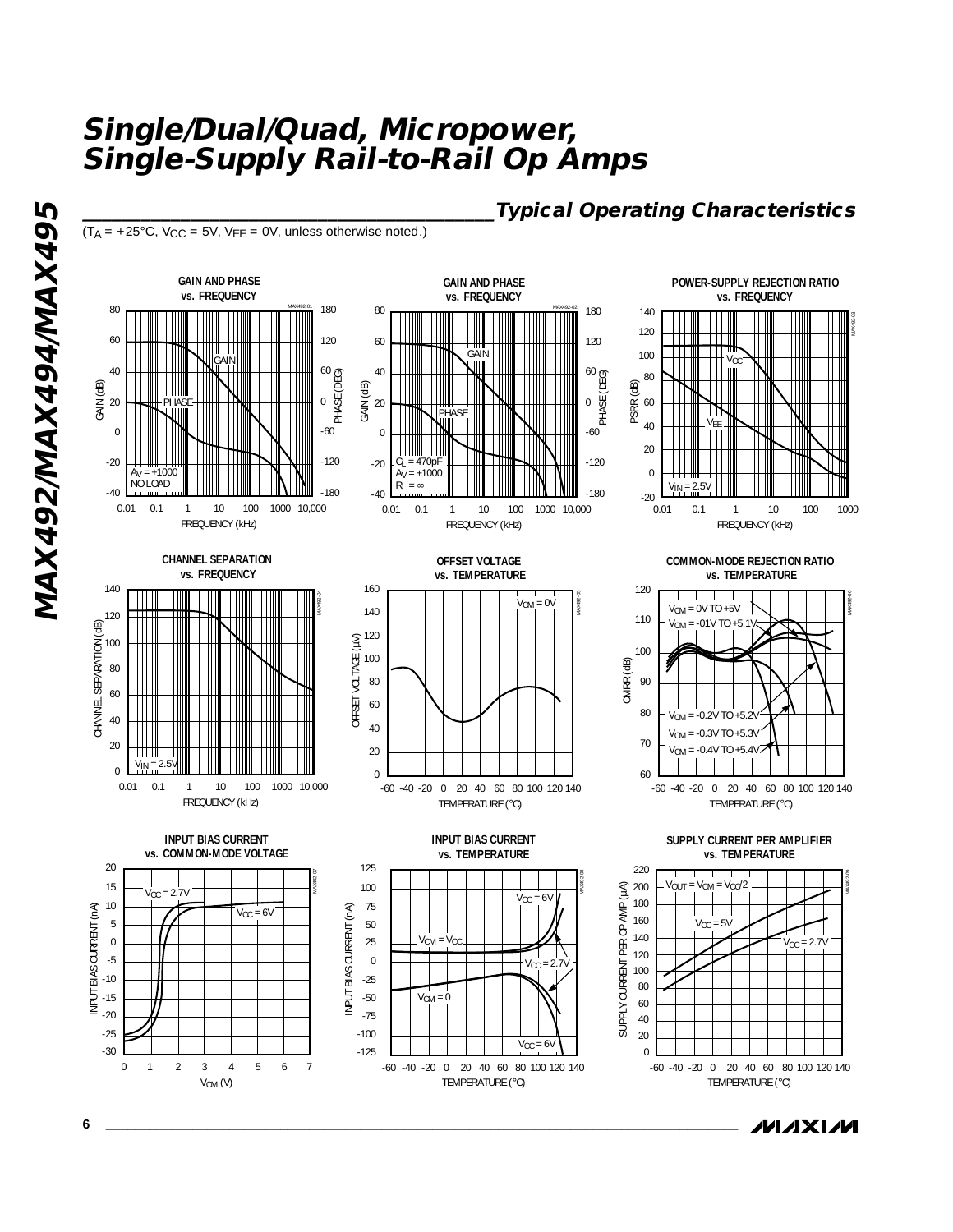## **\_\_\_\_\_\_\_\_\_\_\_\_\_\_\_\_\_\_\_\_\_\_\_\_\_\_\_\_Typical Operating Characteristics (continued)**

LARGE-SIGNAL GAIN (dB)

ARGE-SIGNAL

GAIN (dB)

 $(T_A = +25^{\circ}C, V_{CC} = 5V, V_{EE} = 0V,$  unless otherwise noted.)



MAX492-11  $R_L$  = 1ΜΩ  $\vert$  $-R<sub>1</sub> = 100k\Omega$  $R_L = 10kΩ$ <br>= 1kΩ  $V_{CC} = +2.7V$ RL TO V<sub>EE</sub> 200 500 0 100 300 400 600  $V_{CC}$  -  $V_{OUT}$  (mV)

**LARGE-SIGNAL GAIN vs. OUTPUT VOLTAGE**

120 80 -60 -40 -20 0 20 40 60 80 100 120 140 **vs. TEMPERATURE** 90 110 MAX492-12 TEMPERATURE ( °C) 100 85 95 105 115 R<sub>L</sub> TO V<sub>CC</sub> RI TO VFF  $\frac{E}{L}$   $\frac{1}{N}$   $\frac{1}{N}$   $\frac{1}{N}$   $\frac{1}{N}$   $\frac{1}{N}$  $R_L = 1kΩ$ , 0.5V < V<sub>OUT</sub> < (V<sub>CC</sub> - 0.5V)  $V_{CC}$  = +2.7V  $V_{CC}$  = +6V

**LARGE-SIGNAL GAIN** 

**LARGE-SIGNAL GAIN vs. OUTPUT VOLTAGE**



120 110 MAX492-14 60 100 80 V<sub>OUT</sub> (mV) 500 **vs. OUTPUT VOLTAGE** 100 90 70 50  $R_L = 100k\Omega$ <br>  $R_L = 10k\Omega$ <br>  $R_L = 10k\Omega$ <br>  $V_{CC} = +2.7V$ <br>  $R_L$  TO  $V_{CC}$ <br>
0 100 200 300 400 500 600

**LARGE-SIGNAL GAIN** 

GAIN (dB)









**OUTPUT IMPEDANCE vs. FREQUENCY**



**G6tXVINIt6tXVINIZ6tXVIN MAX492/MAX494/MAX495**

/VI/IXI/VI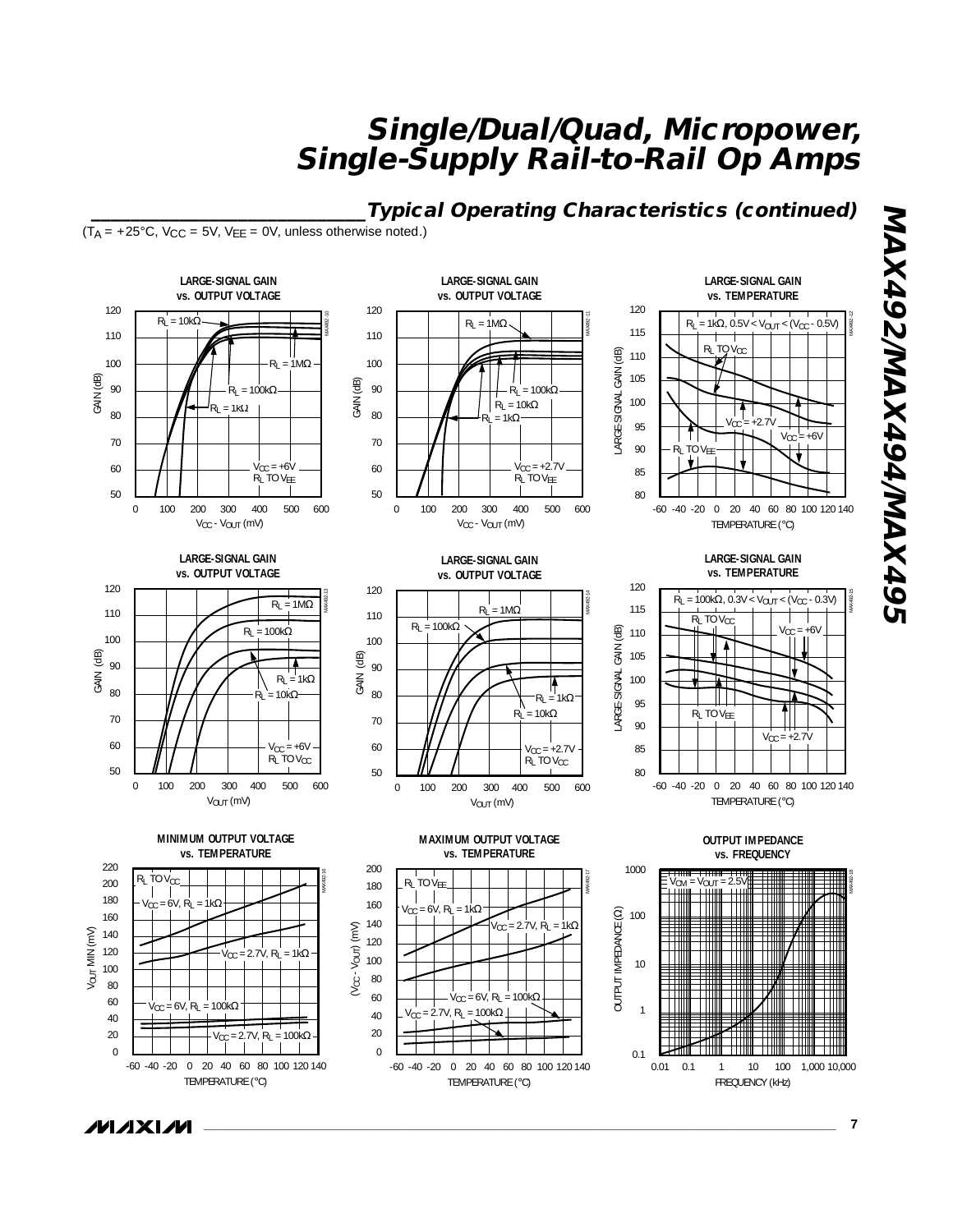## **\_\_\_\_\_\_\_\_\_\_\_\_\_\_\_\_\_\_\_\_\_\_\_\_\_\_\_\_Typical Operating Characteristics (continued)**

 $(T_A = +25^{\circ}C, V_{CC} = 5V, V_{EE} = 0V,$  unless otherwise noted.)



**TOTAL HARMONIC DISTORTION + NOISE vs. FREQUENCY**



**SMALL-SIGNAL TRANSIENT RESPONSE**





**TOTAL HARMONIC DISTORTION + NOISE vs. PEAK-TO-PEAK SIGNAL AMPLITUDE**



**SMALL-SIGNAL TRANSIENT RESPONSE**



ハハメレハ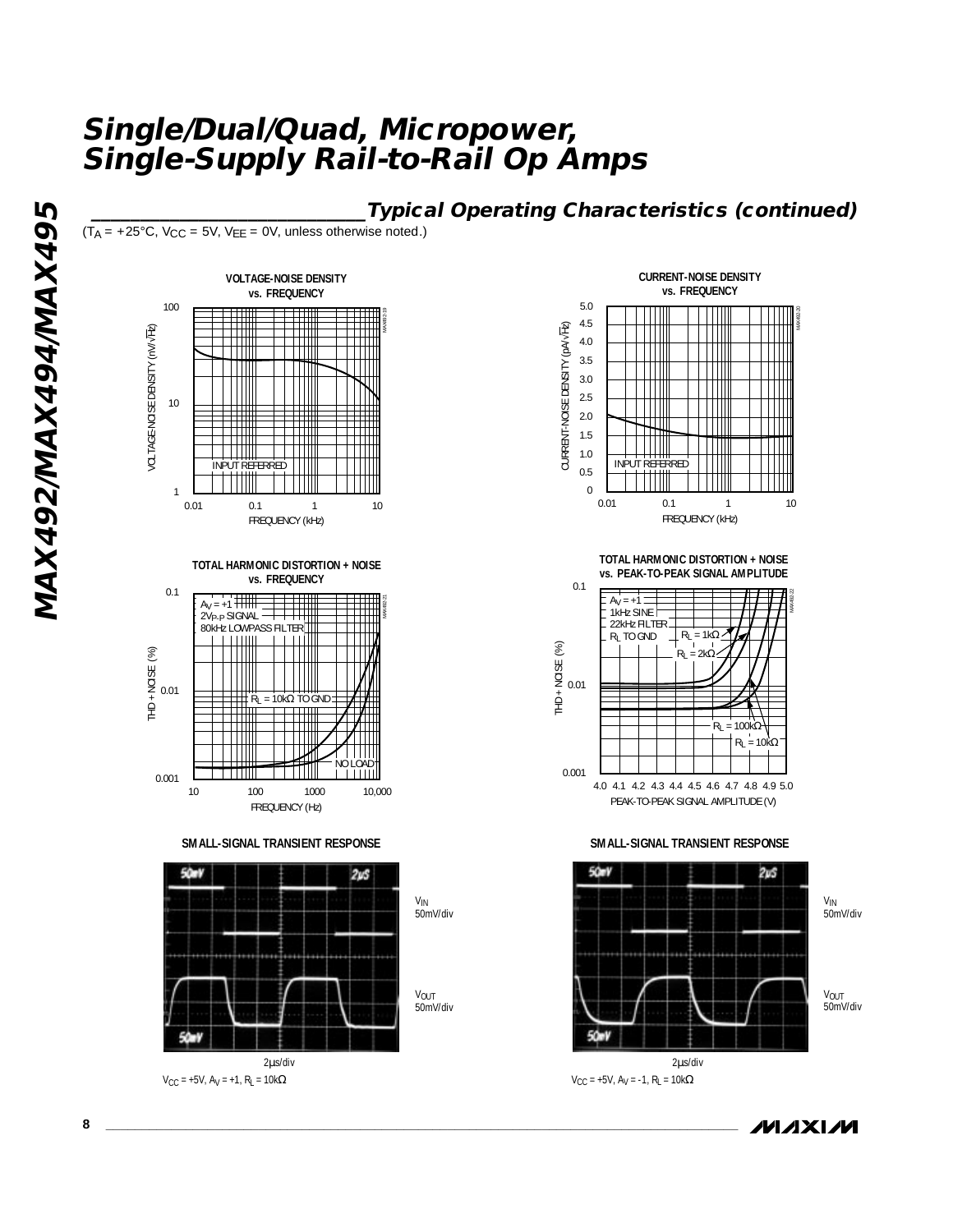## **\_\_\_\_\_\_\_\_\_\_\_\_\_\_\_\_\_\_\_\_\_\_\_\_\_\_\_\_Typical Operating Characteristics (continued)**

 $(T_A = +25^{\circ}C, V_{CC} = 5V, V_{EE} = 0V,$  unless otherwise noted.)



 $V_{CC}$  = +5V, A<sub>V</sub> = +1, R<sub>L</sub> = 10kΩ

#### **LARGE-SIGNAL TRANSIENT RESPONSE**



 $V_{CC}$  = +5V, A<sub>V</sub> = -1, R<sub>L</sub> = 10kΩ

## **\_\_\_\_\_\_\_\_\_\_\_\_\_\_\_\_\_\_\_\_\_\_\_\_\_\_\_\_\_\_\_\_\_\_\_\_\_\_\_\_\_\_\_\_\_\_\_\_\_\_\_\_\_\_\_\_\_\_\_\_\_\_Pin Description**

| <b>PIN</b>     |                |                |                       |                                                                                                                             |  | <b>FUNCTION</b> |
|----------------|----------------|----------------|-----------------------|-----------------------------------------------------------------------------------------------------------------------------|--|-----------------|
| <b>MAX492</b>  | <b>MAX494</b>  | <b>MAX495</b>  | <b>NAME</b>           |                                                                                                                             |  |                 |
| 1              |                |                | OUT1                  | Amplifier 1 Output                                                                                                          |  |                 |
|                |                | 1, 5           | <b>NULL</b>           | Offset Null Input. Connect to a 10k $\Omega$ potentiometer for offset-voltage trimming.<br>Connect wiper to VEE (Figure 3). |  |                 |
|                |                | $\mathcal{L}$  | $IN -$                | Inverting Input                                                                                                             |  |                 |
| $\overline{2}$ | $\overline{2}$ |                | $IN1-$                | Amplifier 1 Inverting Input                                                                                                 |  |                 |
|                |                | 3              | $IN +$                | Noninverting Input                                                                                                          |  |                 |
| 3              | 3              |                | $IN1+$                | Amplifier 1 Noninverting Input                                                                                              |  |                 |
| $\overline{4}$ | 11             | $\overline{4}$ | <b>VEE</b>            | Negative Power-Supply Pin. Connect to ground or a negative voltage.                                                         |  |                 |
| 5              | 5              |                | $IN2+$                | Amplifier 2 Noninverting Input                                                                                              |  |                 |
|                |                | 6              | <b>OUT</b>            | Amplifier Output                                                                                                            |  |                 |
| 6              | 6              |                | $IN2-$                | Amplifier 2 Inverting Input                                                                                                 |  |                 |
| 7              | 7              |                | OUT <sub>2</sub>      | Amplifier 2 Output                                                                                                          |  |                 |
| 8              | $\overline{4}$ | $\overline{7}$ | <b>V<sub>CC</sub></b> | Positive Power-Supply Pin. Connect to (+) terminal of power supply.                                                         |  |                 |
|                | 8              |                | OUT3                  | Amplifier 3 Output                                                                                                          |  |                 |
|                | 9              |                | $IN3-$                | Amplifier 3 Inverting Input                                                                                                 |  |                 |
|                | 10             |                | $IN3+$                | Amplifier 3 Noninverting Input                                                                                              |  |                 |
|                | 12             |                | $IN4+$                | Amplifier 4 Noninverting Input                                                                                              |  |                 |
|                | 13             |                | $IN4-$                | Amplifier 4 Inverting Input                                                                                                 |  |                 |
|                | 14             |                | OUT4                  | Amplifier 4 Output                                                                                                          |  |                 |
|                |                | 8              | N.C.                  | No Connect. Not internally connected.                                                                                       |  |                 |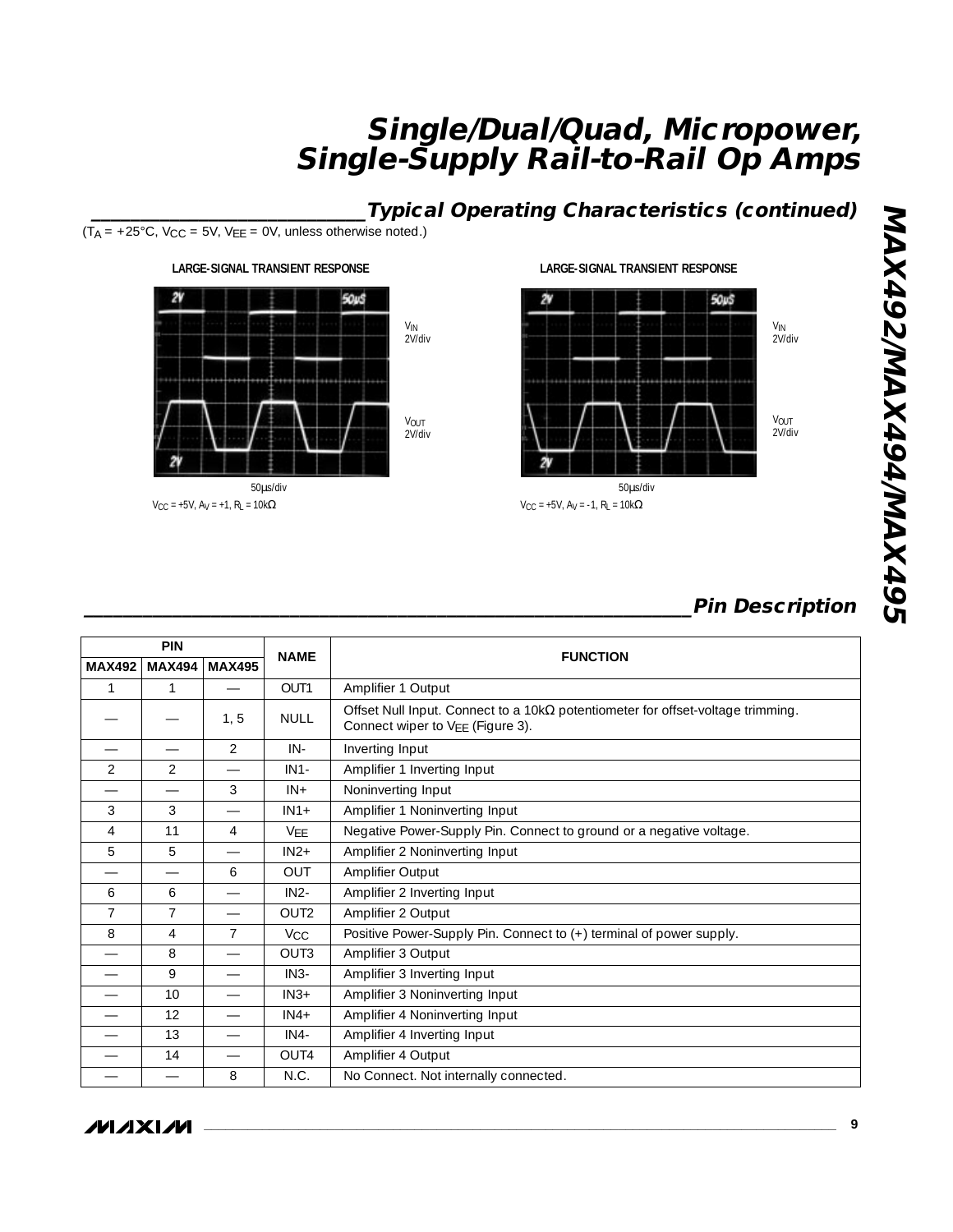# **MAXAMIAXAAZQAXAMMAX495 MAX492/MAX494/MAX495**

## **\_\_\_\_\_\_\_\_\_\_Applications Information**

The dual MAX492, quad MAX494, and single MAX495 op amps combine excellent DC accuracy with rail-torail operation at both input and output. With their precision performance, wide dynamic range at low supply voltages, and very low supply current, these op amps are ideal for battery-operated equipment and other lowvoltage applications.

#### **Rail-to-Rail Inputs and Outputs**

The MAX492/MAX494/MAX495's input common-mode range extends 0.25V **beyond** the positive and negative supply rails, with excellent common-mode rejection. Beyond the specified common-mode range, the outputs are guaranteed not to undergo phase reversal or latchup. Therefore, the MAX492/MAX494/MAX495 can be used in applications with common-mode signals at or even beyond the supplies, without the problems associated with typical op amps.

The MAX492/MAX494/MAX495's output voltage swings to within 50mV of the supplies with a 100kΩ load. This rail-to-rail swing at the input and output substantially increases the dynamic range, especially in low supplyvoltage applications. Figure 1 shows the input and output waveforms for the MAX492, configured as a unity-gain noninverting buffer operating from a single +3V supply. The input signal is 3.0Vp-p, 1kHz sinusoid centered at +1.5V. The output amplitude is approximately 2.95V<sub>p-p</sub>.

#### **Input Offset Voltage**

Rail-to-rail common-mode swing at the input is obtained by two complementary input stages in parallel, which feed a folded cascaded stage. The PNP stage is active for input voltages close to the negative rail, and the NPN stage is active for input voltages close to the positive rail.

The offsets of the two pairs are trimmed; however, there is some small residual mismatch between them. This mismatch results in a two-level input offset characteristic, with a transition region between the levels occurring at a common-mode voltage of approximately 1.3V. Unlike other rail-to-rail op amps, the transition region has been widened to approximately 600mV in order to minimize the slight degradation in CMRR caused by this mismatch.

To adjust the MAX495's input offset voltage (500µV max at +25°C), connect a 10k $\Omega$  trim potentiometer between the two NULL pins (pins 1 and 5), with the wiper connected to VEE (pin 4) (Figure 2). The trim range of this circuit is ±6mV. External offset adjustment is not available for the dual MAX492 or quad MAX494.

The input bias currents of the MAX492/MAX494/MAX495 are typically less than 50nA. The bias current flows into the device when the NPN input stage is active, and it flows out when the PNP input stage is active. To reduce the offset error caused by input bias current flowing through external source resistances, match the effective resistance seen at each input. Connect resistor R3 between the noninverting input and ground when using



Figure 1. Rail-to-Rail Input and Output (Voltage Follower Circuit,  $VCC = +3V$ ,  $VEE = OV$ 



Figure 2. Offset Null Circuit

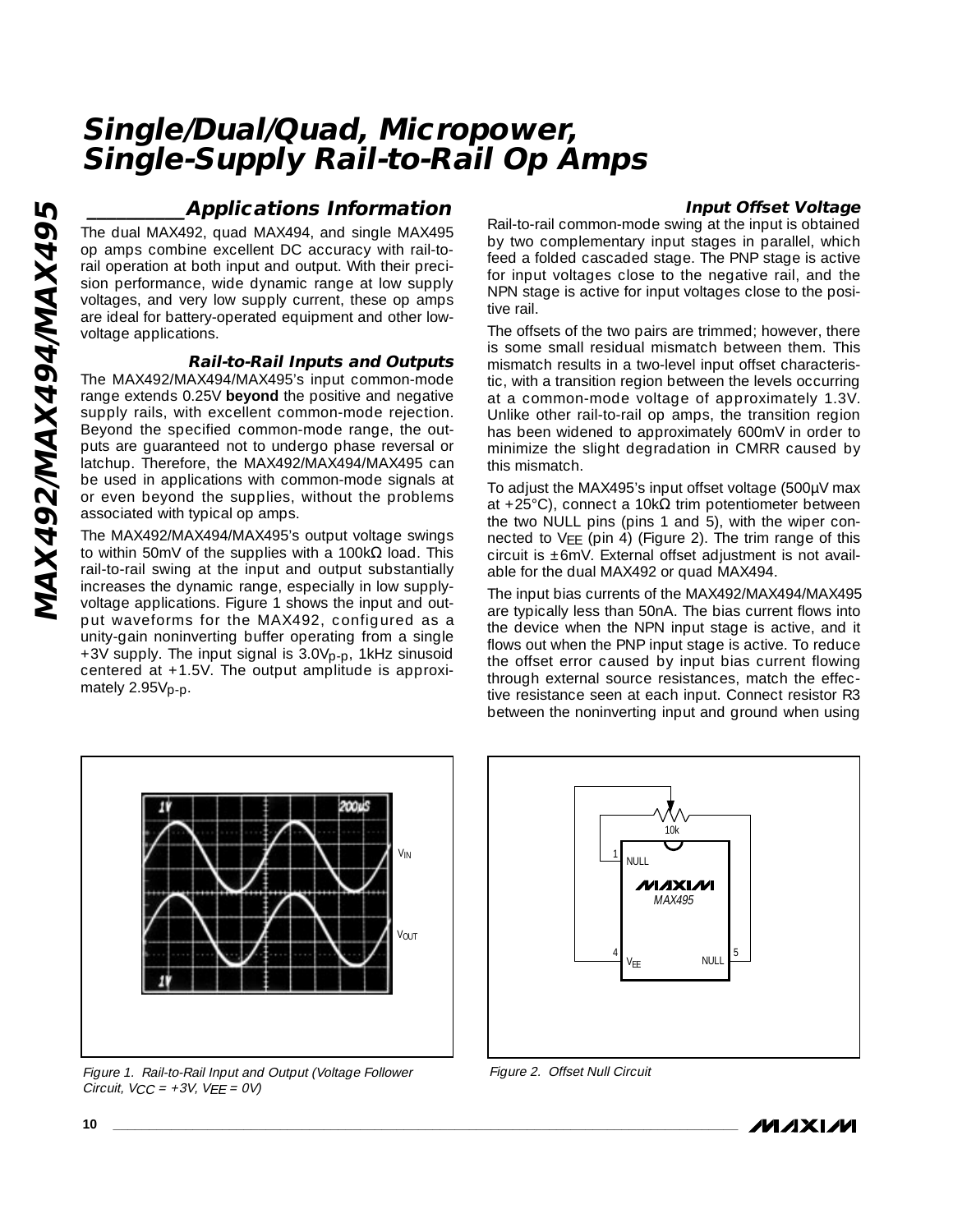the op amp in an inverting configuration (Figure 3a); connect resistor R3 between the noninverting input and the input signal when using the op amp in a noninverting configuration (Figure 3b). Select R3 to equal the parallel combination of R1 and R2. High source resistances will degrade noise performance, due to the thermal noise of the resistor and the input current noise (which is multiplied by the source resistance).

#### **Input Stage Protection Circuitry**

The MAX492/MAX494/MAX495 include internal protection circuitry that prevents damage to the precision input stage from large differential input voltages. This protection circuitry consists of back-to-back diodes between  $IN +$  and  $IN -$  with two 1.7k $\Omega$  resistors in series



Figure 3a. Reducing Offset Error Due to Bias Current: Inverting Configuration



Figure 3b. Reducing Offset Error Due to Bias Current: Noninverting Configuration



(Figure 4). The diodes limit the differential voltage applied to the amplifiers ' internal circuitry to no more than V F, where V F is the diodes ' forward-voltage drop (about 0.7V at  $+25^{\circ}$ C).

Input bias current for the ICs  $(\pm 25nA$  typical) is specified for the small differential input voltages. For large differential input voltages (exceeding V F), this protection circuitry increases the input current at IN+ and IN-:

 $Input Current = \frac{(V_{IN} + -V_{IN} -) - V_{F}}{2 \times 1.7k\Omega}$ 

For comparator applications requiring large differential voltages (greater than V F), you can limit the input current that flows through the diodes with external resistors



Figure 4. Input Stage Protection Circuitry



Figure 5. Capacitive-Load Stable Region Sourcing Current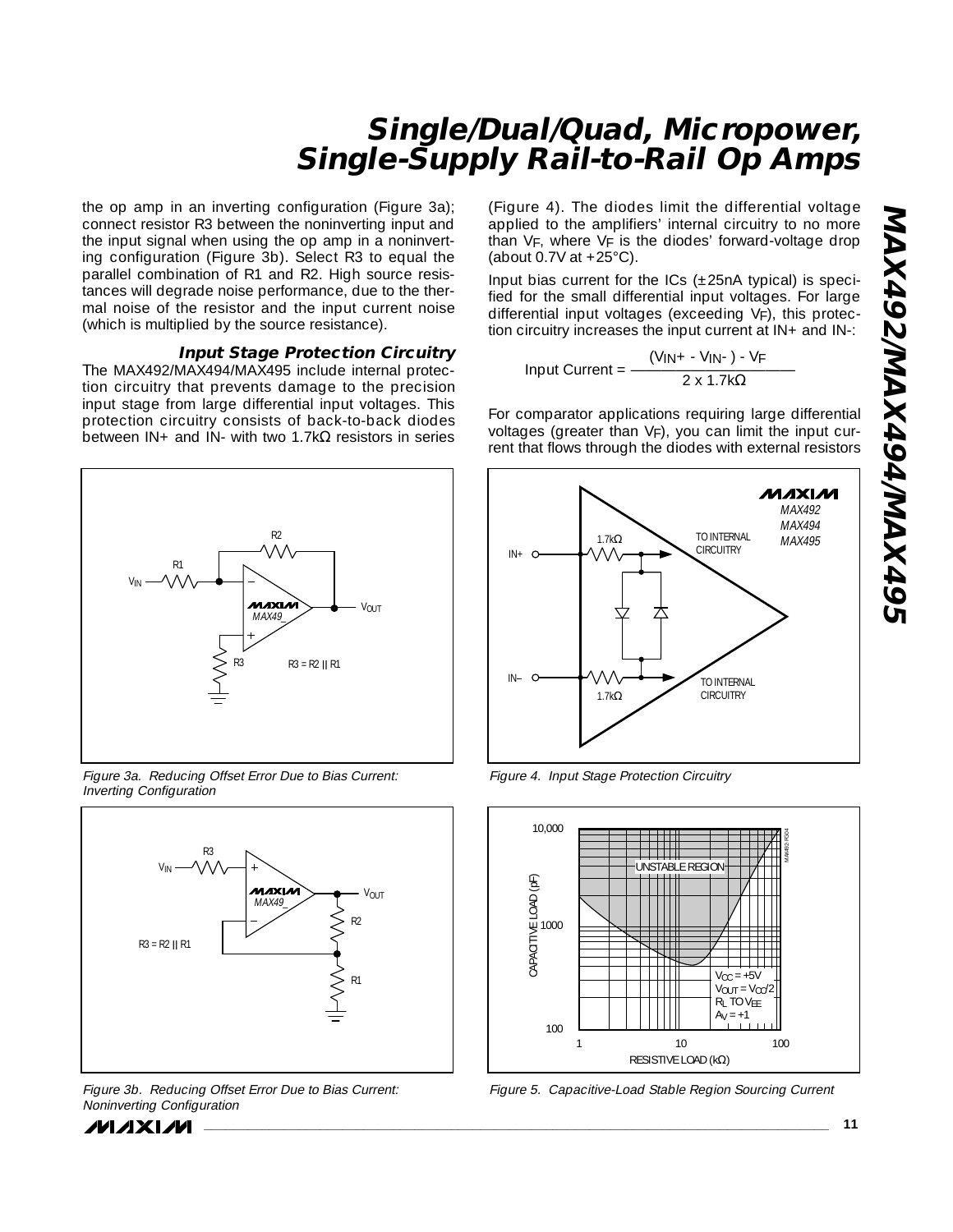in series with IN-, IN+, or both. Series resistors are not recommended for amplifier applications, as they may increase input offsets and decrease amplifier bandwidth.

#### **Output Loading and Stability**

Even with their low quiescent current of less than 150µA per op amp, the MAX492/MAX494/MAX495 are well suited for driving loads up to 1k $\Omega$  while maintaining DC accuracy. Stability while driving heavy capacitive loads is another key advantage over comparable CMOS railto-rail op amps.



Figure 6. MAX492 Voltage Follower with 1000pF Load  $(R_L = \infty)$ 



Figure 7a. MAX492 Voltage Follower with 500pF Load—  $R_l = 5k\Omega$ 

In op amp circuits, driving large capacitive loads increases the likelihood of oscillation. This is especially true for circuits with high loop gains, such as a unitygain voltage follower. The output impedance and a capacitive load form an RC network that adds a pole to the loop response and induces phase lag. If the pole frequency is low enough—as when driving a large capacitive load—the circuit phase margin is degraded, leading to either an under-damped pulse response or oscillation.



Figure 7b. MAX492 Voltage Follower with 500pF Load—  $R_l = 20k\Omega$ 



Figure 7c. MAX492 Voltage Follower with 500pF Load—  $R_L = \infty$ 

**MAXM**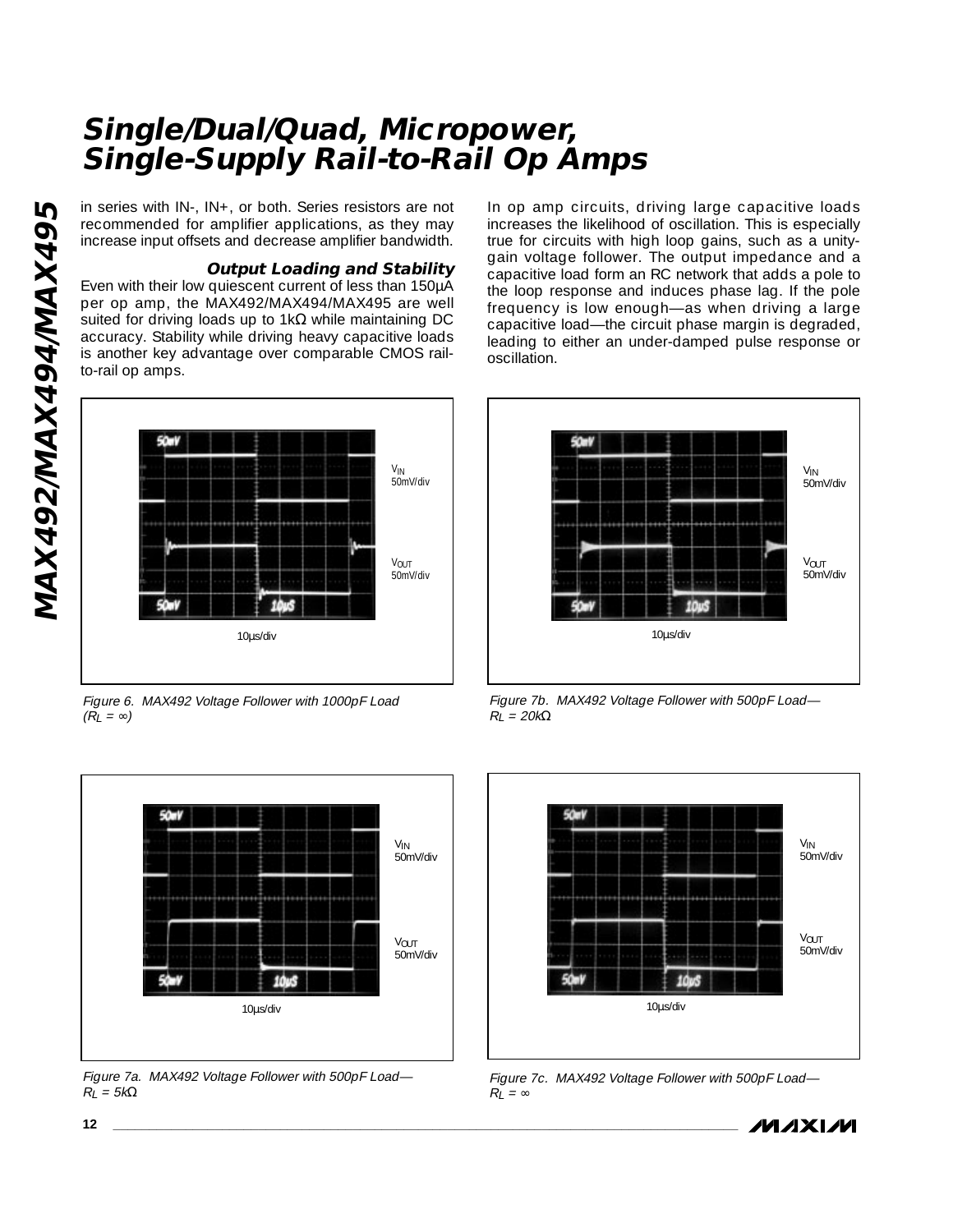The MAX492/MAX494/MAX495 can drive capacitive loads in excess of 1000pF under certain conditions (Figure 5). When driving capacitive loads, the greatest potential for instability occurs when the op amp is sourcing approximately 100µA. Even in this case, stability is maintained with up to 400pF of output capacitance. If the output sources either more or less current, stability is increased. These devices perform well with a 1000pF pure capacitive load (Figure 6). Figure 7 shows the performance with a 500pF load in parallel with various load resistors.



Figure 8. Capacitive-Load Driving Circuit



Figure 9a. Driving a 10,000pF Capacitive Load

To increase stability while driving large capacitive loads, connect a pull-up resistor at the output to decrease the current that the amplifier must source. If the amplifier is made to sink current rather than source, stability is further increased.

Frequency stability can be improved by adding an output isolation resistor (RS) to the voltage-follower circuit (Figure 8). This resistor improves the phase margin of the circuit by isolating the load capacitor from the op amp's output. Figure 9a shows the MAX492 driving 10,000pF (R<sub>L</sub>  $\geq$  100kΩ), while Figure 9b adds a 47Ω isolation resistor.



Figure 9b. Driving a 10,000pF Capacitive Load with a 47Ω Isolation Resistor



Figure 10. Power-Up Test Configuration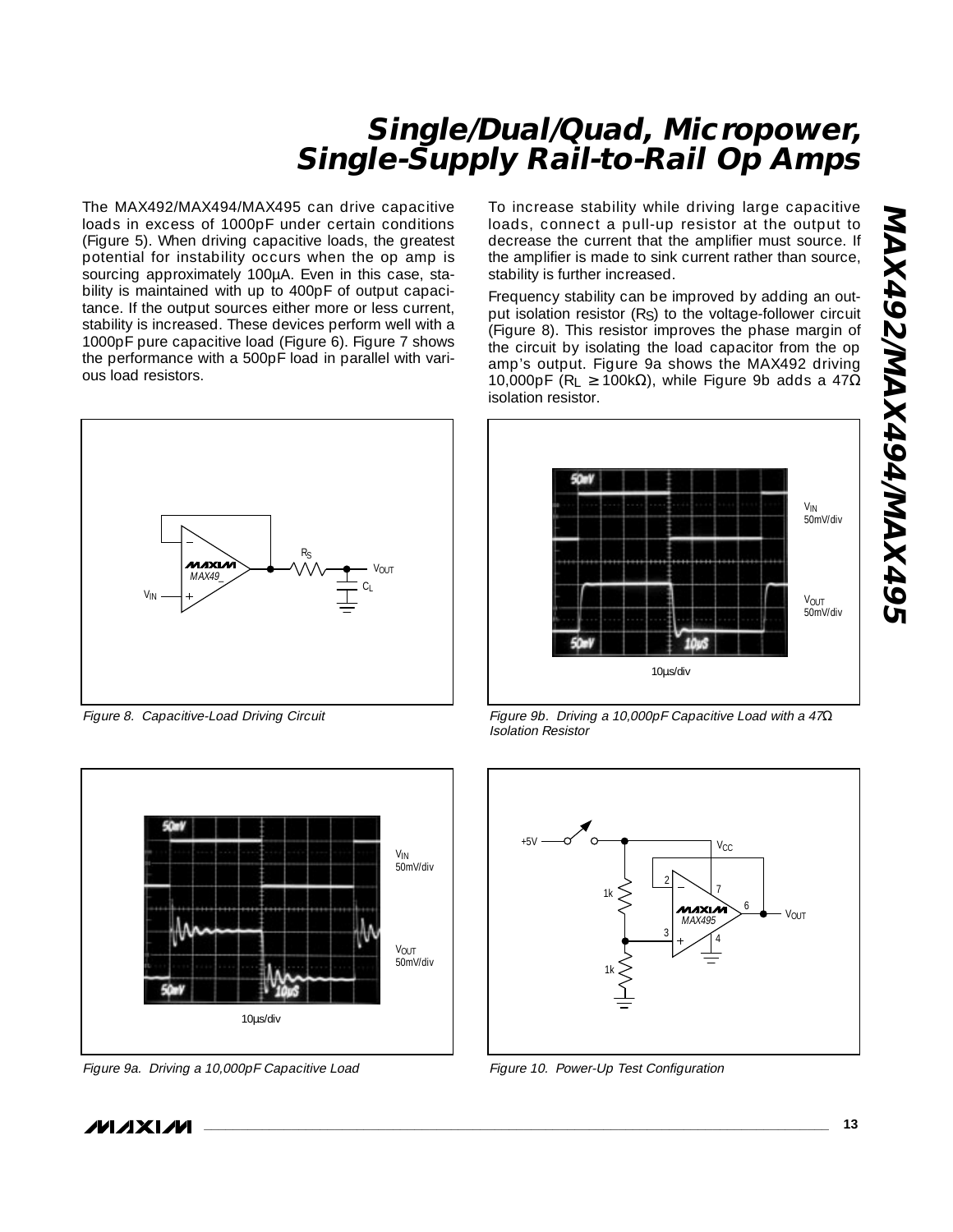

Figure 11a. Power-Up Settling Time (V<sub>CC</sub> = +3V) Figure 11b. Power-Up Settling Time (V<sub>CC</sub> = +5V)

stability, no isolation resistor is required, except in the most demanding applications. This is beneficial because an isolation resistor would degrade the lowfrequency performance of the circuit.

#### **Power-Up Settling Time**

The MAX492/MAX494/MAX495 have a typical supply current of 150µA per op amp. Although supply current is already low, it is sometimes desirable to reduce it further by powering down the op amp and associated ICs for periods of time. For example, when using a MAX494 to buffer the inputs to a multi-channel analog-to-digital converter (ADC), much of the circuitry could be powered down between data samples to increase battery life. If samples are taken infrequently, the op amps, along with the ADC, may be powered down most of the time.

When power is reapplied to the MAX492/MAX494/ MAX495, it takes some time for the voltages on the supply pin and the output pin of the op amp to settle. Supply settling time depends on the supply voltage, the value of the bypass capacitor, the output impedance of the incoming supply, and any lead resistance or inductance between components. Op amp settling time depends primarily on the output voltage and is slew-rate limited. With the noninverting input to a voltage follower held at mid-supply (Figure 10), when the supply steps from OV to  $V_{CC}$ , the output settles in approximately  $4\mu s$ for  $VCC = +3V$  (Figure 11a) or 10us for  $VCC = +5V$ (Figure 11b). **14**<br> **14 14**<br> **14**<br> **14**<br> **14**<br> **14**<br> **14**<br> **14**<br> **14**<br> **14**<br> **14**<br> **14**<br> **14**<br> **14**<br> **14**<br> **14**<br> **14**<br> **14**<br> **14**<br> **14**<br> **14**<br> **14**<br> **14**<br> **14**<br> **14**<br> **14**<br> **14**<br> **14**<br> **14**<br> **14**<br> **14**<br> **14**<br> **14**<br> **14**<br> **14**<br> **14**<br>



#### **Power Supplies and Layout**

The MAX492/MAX494/MAX495 operate from a single 2.7V to 6V power supply, or from dual supplies of  $±1.35V$  to  $±3V$ . For single-supply operation, bypass the power supply with a 1µF capacitor in parallel with a 0.1µF ceramic capacitor. If operating from dual supplies, bypass each supply to ground.

Good layout improves performance by decreasing the amount of stray capacitance at the op amp's inputs and output. To decrease stray capacitance, minimize both trace lengths and resistor leads and place external components close to the op amp's pins.

#### **Rail-to-Rail Buffers**

The Typical Operating Circuit shows a MAX495 gain-oftwo buffer driving the analog input to a MAX187 12-bit ADC. Both devices run from a single 5V supply, and the converter's internal reference is 4.096V. The MAX495's typical input offset voltage is 200µV. This results in an error at the ADC input of 400µV, or less than half of one least significant bit (LSB). Without offset trimming, the op amp contributes negligible error to the conversion result.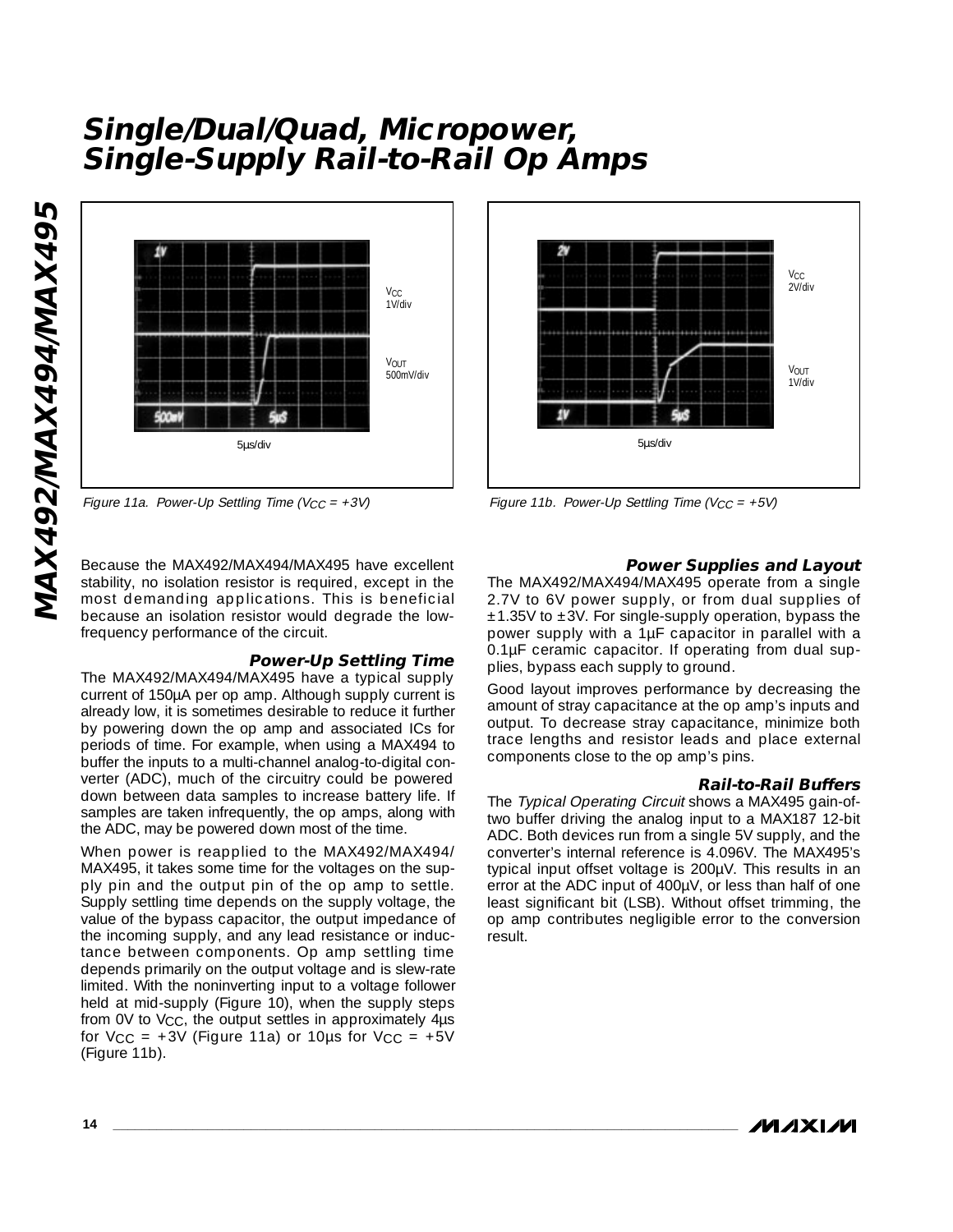| <b>PART</b>      | <b>TEMP. RANGE</b>                   | <b>PIN-PACKAGE</b> |
|------------------|--------------------------------------|--------------------|
| MAX494CPD        | $0^{\circ}$ C to +70 $^{\circ}$ C    | 14 Plastic DIP     |
| MAX494CSD        | $0^{\circ}$ C to $+70^{\circ}$ C     | 14 SO              |
| MAX494EPD        | $-40^{\circ}$ C to $+85^{\circ}$ C   | 14 Plastic DIP     |
| MAX494ESD        | $-40^{\circ}$ C to $+85^{\circ}$ C   | 14 SO              |
| MAX494MJD        | $-55^{\circ}$ C to $+125^{\circ}$ C. | 14 CERDIP          |
| MAX495CPA        | $0^{\circ}$ C to +70 $^{\circ}$ C    | 8 Plastic DIP      |
| MAX495C.SA       | $0^{\circ}$ C to +70 $^{\circ}$ C    | 8 SO               |
| MAX495CUA        | $0^{\circ}$ C to +70 $^{\circ}$ C    | 8 µMAX             |
| <b>MAX495C/D</b> | $0^{\circ}$ C to +70 $^{\circ}$ C    | $Dice*$            |
| MAX495FPA        | $-40^{\circ}$ C to $+85^{\circ}$ C   | 8 Plastic DIP      |
| MAX495ESA        | $-40^{\circ}$ C to $+85^{\circ}$ C   | 8 SO               |
| MAX495MJA        | -55°C to +125°C                      | 8 CERDIP           |
|                  |                                      |                    |

## **\_Ordering Information (continued)**

\* Dice are specified at  $T_A = +25\degree C$ , DC parameters only.

## **\_\_\_\_Pin Configurations (continued)**



## **\_\_\_\_\_\_\_\_\_\_\_\_\_\_\_\_\_Chip Topographies**



**MAX495**



TRANSISTOR COUNT: 134 (single MAX495) 268 (dual MAX492) 536 (quad MAX494) SUBSTRATE CONNECTED TO VEE